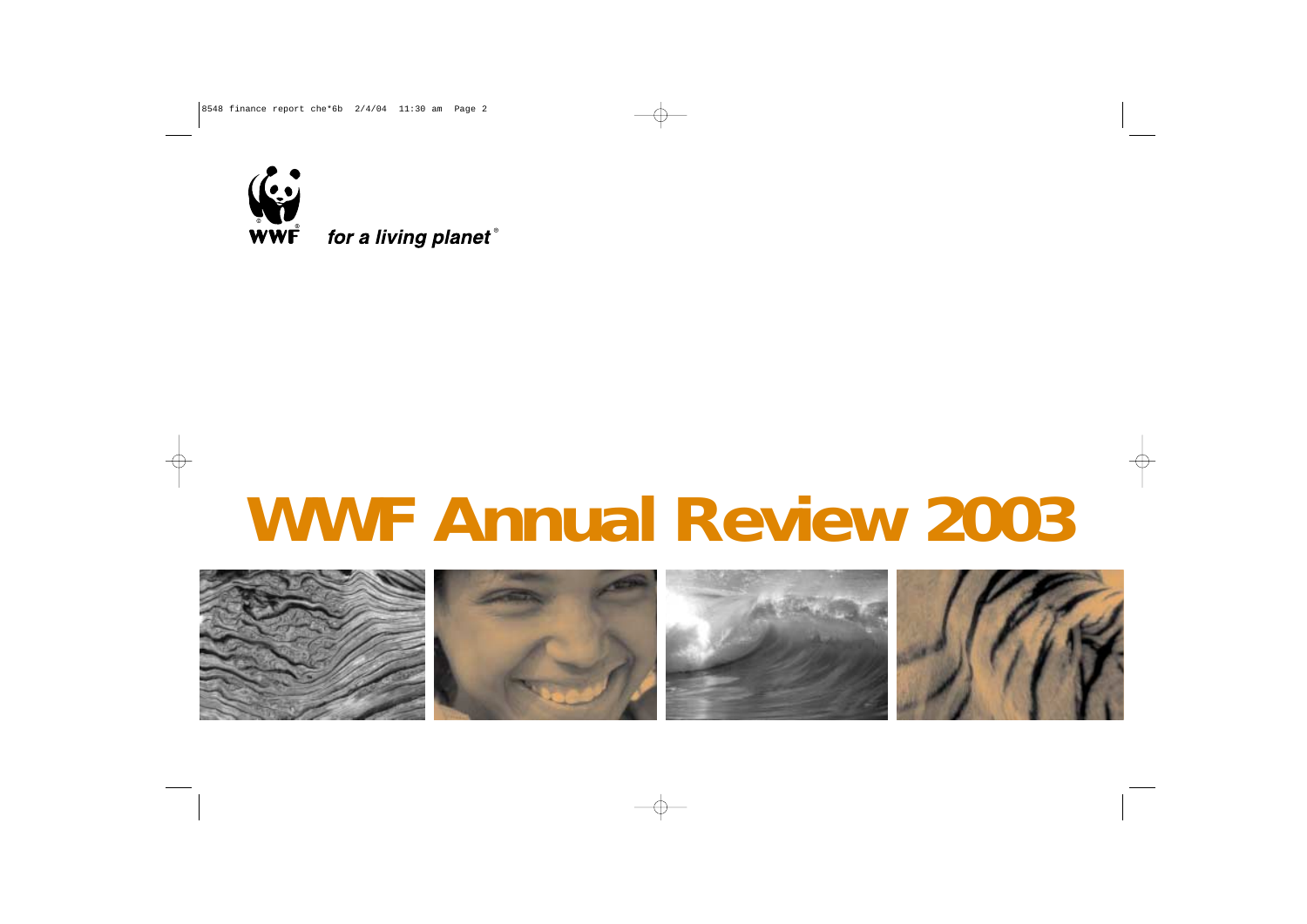*We must realize that conservation work, and particularly its crucial importance for sustainable development in some of the poorest nations, is all the more relevant in periods of fragile security and economic crisis.* 

*Chief Emeka Anyaoku, President, WWF International*

- **1** *For a living planet*
- **3** *Our human footprint*
- **4** *An NGO in today's world*
- **6** *Making a difference*
- **8** *Tracking funds*
- **9** *Income and Expenditure*
- **12** *Mutual benefits*
- **13** *Long-term commitment*
- **14** *WWF International Board & Directors*
- **16** *Network expansion; Steady growth; Practising what we preach*
- **17** *WWF offices*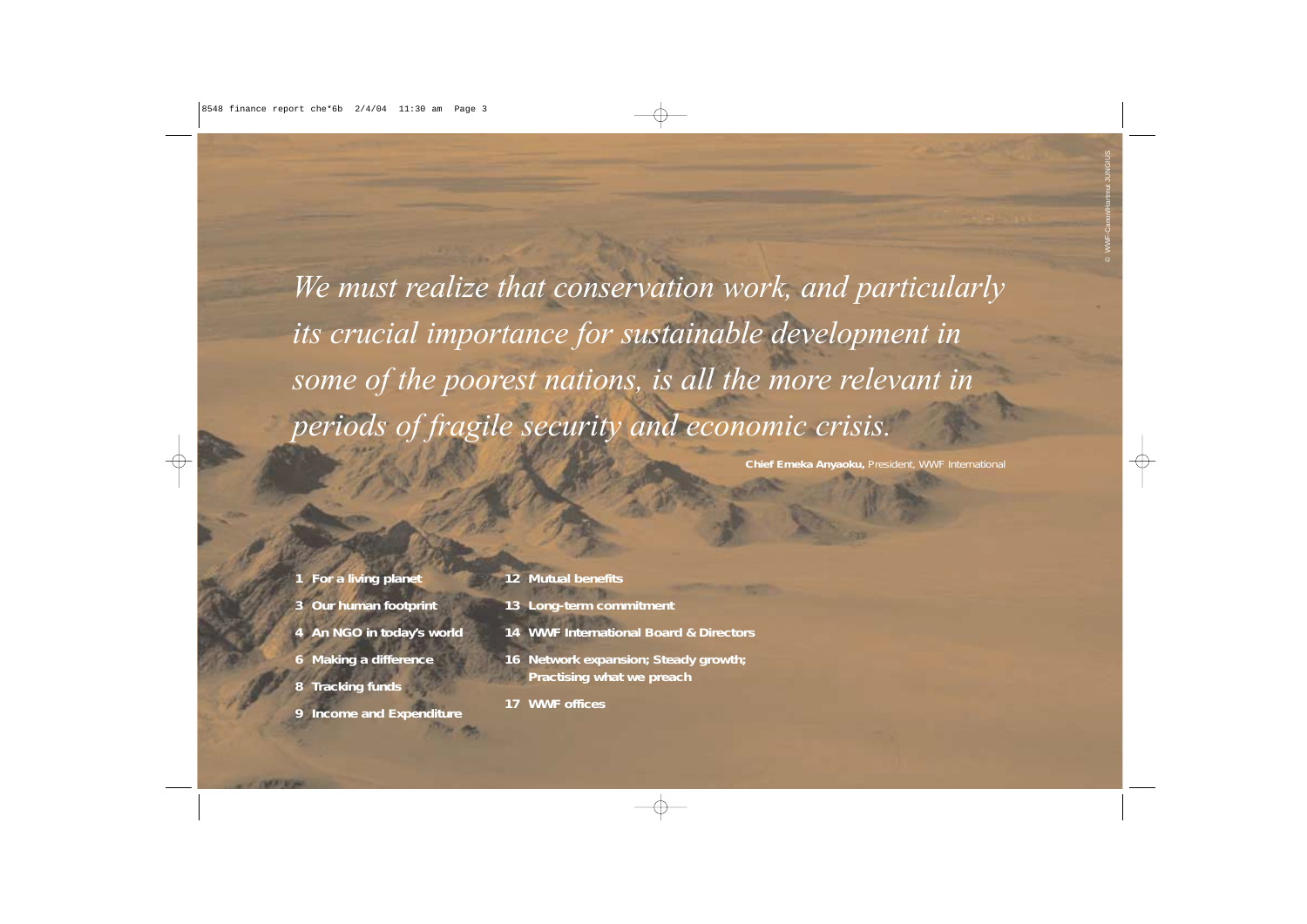

**WWF's Annual Review for 2003 provides an overview of the facts and figures, along with updates on emerging global trends, our recent achievements, and how we see our future unfolding.**

Altogether, 2003 was a busy yet successful year for WWF, with many important conservation developments. At the World Parks Congress in South Africa, WWF was recognized by governments from around the world for its forceful engagement on protected-areas establishment and management. For example, WWF's call for an increased commitment to protected areas resulted in Madagascar – one of the world's most biologically rich but economically poor countries – agreeing to triple its protected areas. Such action significantly enhances opportunities for conservation and sustainable development. WWF also helped persuade the Australian government to protect nearly a third of the Great Barrier Reef, creating the largest network of marine sanctuaries in the world. And, thanks to WWF's efforts in Canada, major timber companies have signed up to sustainably manage their production, encompassing about one third of the country's forests, under the independent certification scheme of the Forest Stewardship Council (FSC).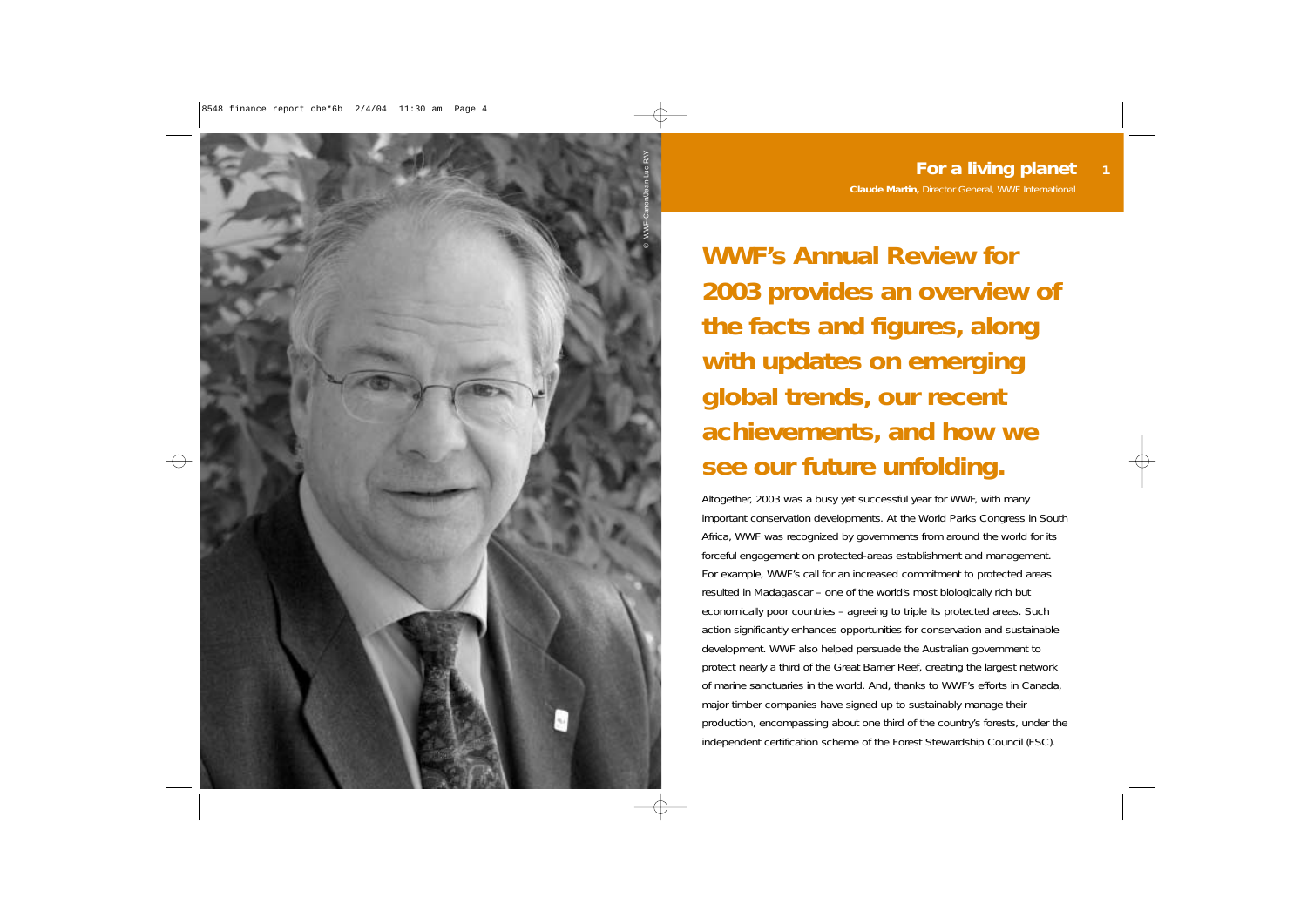## **WWF is unique in its ability to partner with others and to broker concrete conservation solutions.**

WWF's influence helped ban destructive driftnets in the Mediterranean, win stricter rules for single-hull oil tankers, and secure millions of hectares of lifesupporting wetlands from the Niger Delta to the Yangtze River Basin. Online campaigns contributed to new penalties for illegal wildlife trade in Europe and a ban on tiger hunting in Malaysia. After decades of working to save Brazil's golden lion tamarin from almost certain extinction, recent studies indicate there are now about 2,000 primates in the wild and the species has been removed from the "critically" endangered list.

Early in 2004, WWF launched two new campaigns: PowerSwitch aims to work directly with consumers and power generating companies to reduce  $CO<sub>2</sub>$ emissions; and DetoX supports new legislation to regulate harmful chemicals threatening people and wildlife alike. WWF's ambitious programmes and concrete targets provide a vision as well as a tool for measuring our progress; they also give us credibility and accountability with our partners, many of whom have adopted similar targets.

The results of this focused approach are clearly visible in the WWF-World Bank Alliance, where numerous governments have responded to the challenge by protecting critical forest habitats and adopting new sustainable use policies. The most substantial pledge to date is the Amazon Regional Protected Areas plan

– a deal between the Brazilian government, the World Bank, the Global Environment Facility, and WWF, to protect 12 per cent of the Amazon – an area twice the size of the United Kingdom.

Key decision-makers see WWF as an organization that engages with a wide variety of partners in an effort to find solutions. WWF's dual strength, at the field and policy level, enables us to act globally as well as locally. We also have a vast reservoir of talent among our staff worldwide, who help leverage extraordinary results and contribute to our global strategy. As challenging as it may be to lead an organization with so many different cultures and perspectives, it is the key to our success. We may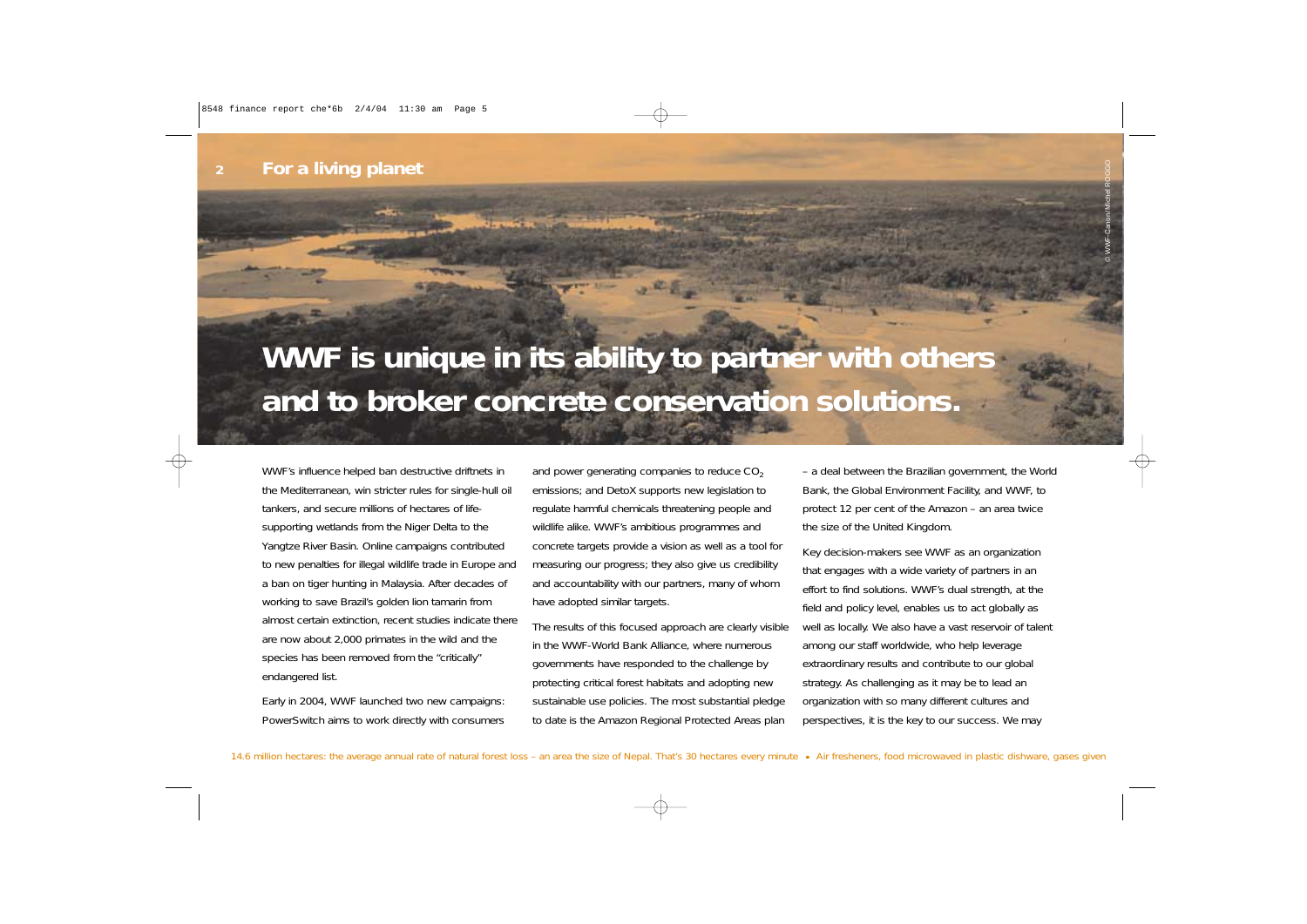

not always be like-minded, but we can draw on the practical expertise of our international network to help find solutions.

Despite numerous achievements, much more must be done to emphasize the critical role of resource management in poverty alleviation. The poorest of countries continue to struggle, while rich nations still reap most of the benefits of distorted global trade regimes. If we are ever going to achieve our mission, national economic policies, private investments, and international assistance will need to factor in the true costs on the environment and ensure the proper safeguards are taken into account.

These safeguards apply to, not least, the growing impacts of climate change on many ecosystems and local communities.

WWF is unique in its ability to partner with others and to broker concrete conservation solutions. With the continued trust and support from donors, members, local partners, governments, progressive businesses, and scientists, we will always find a way forward. We kindly invite you to join us – for a living planet. **CM**

**Our human footprint**<br>WWF's Living Planet Report – a periodic<br>indicator of the human pressures on the<br>world's forests, freshwater wetlands, and **seas – shows that over 20 per cent more natural resources are being used each year than the Earth can regenerate.** 

In the last 30 years our natural capital has declined by about 35 per cent while human consumption continues to escalate. It is as if we are running up a massive environmental overdraft that is dangerously unsustainable. Unless urgent action is taken, WWF believes that, within the next 30 years, human welfare and economic productivity could go into decline.

There is a lot we can do to help redress the balance and we use the report as a basis to urge governments, business, and industry to take action:

- Improve the way in which we use natural resources to generate economic wealth
- •Consume resources more efficiently and address disparities between high- and lowincome countries
- •Improve the protection, management, and restoration of forests, wetlands, and marine environments.
- Recognizing the Earth's biological limits is essential for a sustainable future.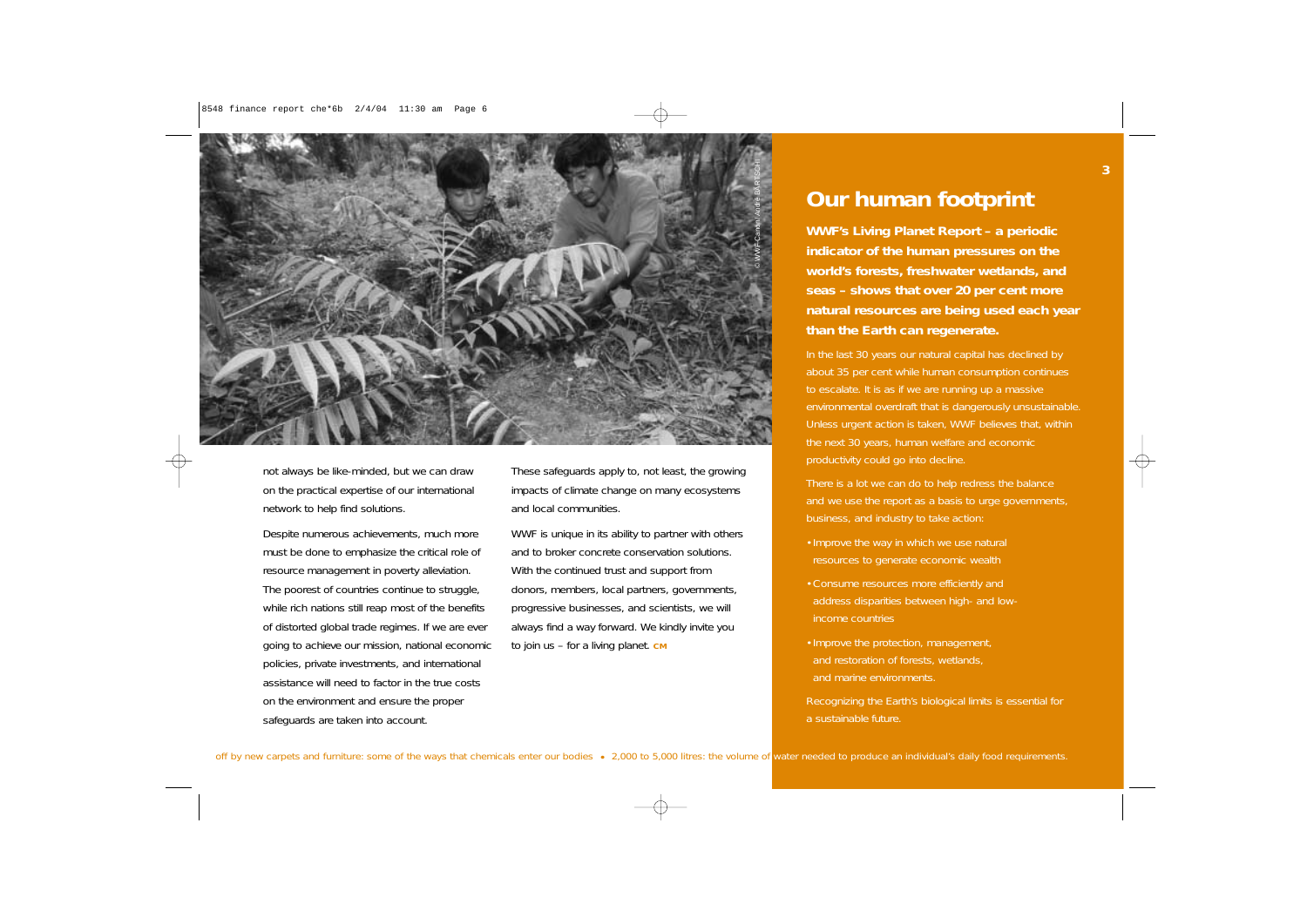**4**

**With almost 4,000 employees in more than 100 countries working in global teams to deliver specific results to meet the organization's key targets, one could draw comparisons between WWF and many multinational corporations. However, our ethos – for a living planet – sets us apart.**

Over the years, we have sharpened our approach to conservation. We still conduct cutting-edge campaigns on the hot issues of the day, realizing the importance communications play in reaching new stakeholders and swaying political opinion. However, we are increasingly engaging in getting businesses, technical practitioners, and financial movers and shakers to play their role too. The sheer number of challenges facing the planet today are far too great for WWF to tackle alone.

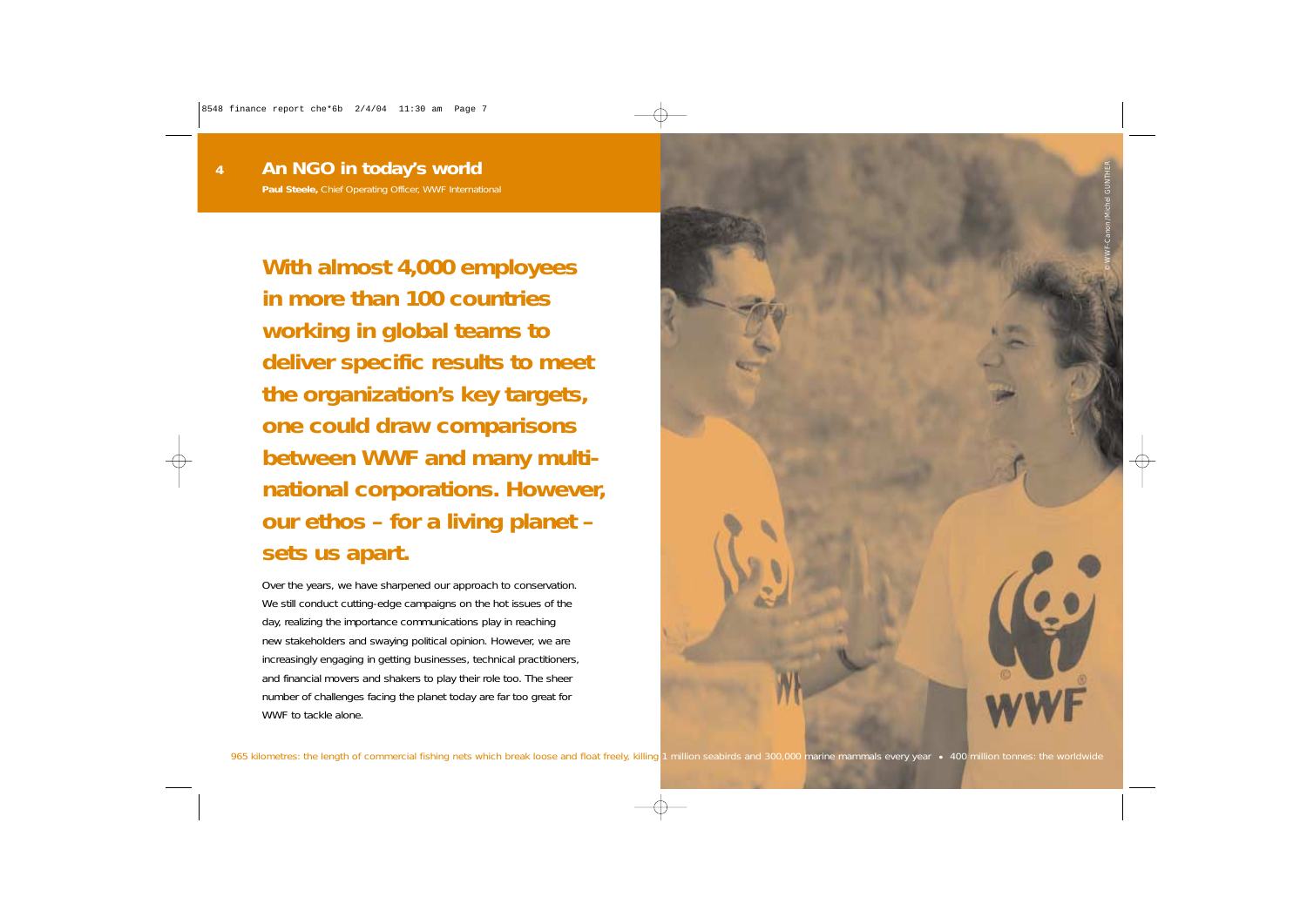## **There is no other conservation organization in the world today that has the on-the-ground field experience of WWF.**

Moreover, non-governmental organizations (NGOs) everywhere have been facing difficult times. This is particularly the case in the environmental arena. During the past few years, we have had to compete for funding in the face of real human disaster, as well as wade through difficult financial times with all of our core supporters. Our work in safeguarding the environment often requires taking a long-term view and a step-by-step approach, but, unfortunately, the political climate in some countries has not taken this perspective, frequently putting up road blocks or trying to reverse important environmental legislation, and even questioning the legitimacy of NGOs and their work.

Despite these hurdles, WWF is thriving as an organization, creating new partnerships and developing new solutions. We continue to strengthen our conservation programme, and we have certainly not shied away from questions about our right to represent the environment on behalf of millions of supporters or to form policies based on 40 plus years of solid scientific experience. In this area, WWF is more than credible.

There is no other conservation organization in the world today that has the onthe-ground field experience of WWF. This work on the ground allows us to base our policies on sound science and to constantly incorporate the lessons learned from the field into this work. The results are often used to brief governments, other NGOs and institutions, as well as our own global organization and partners in the field.

By taking an adaptive management approach, not only is WWF always learning – a great asset in any organization – but we are also ensuring that WWF is globally ready to meet any new environmental challenges that come our way. When you add to this the passion that drives the people who work for and with WWF, I'd say we can look any other multinational organization squarely in the eye. **PS**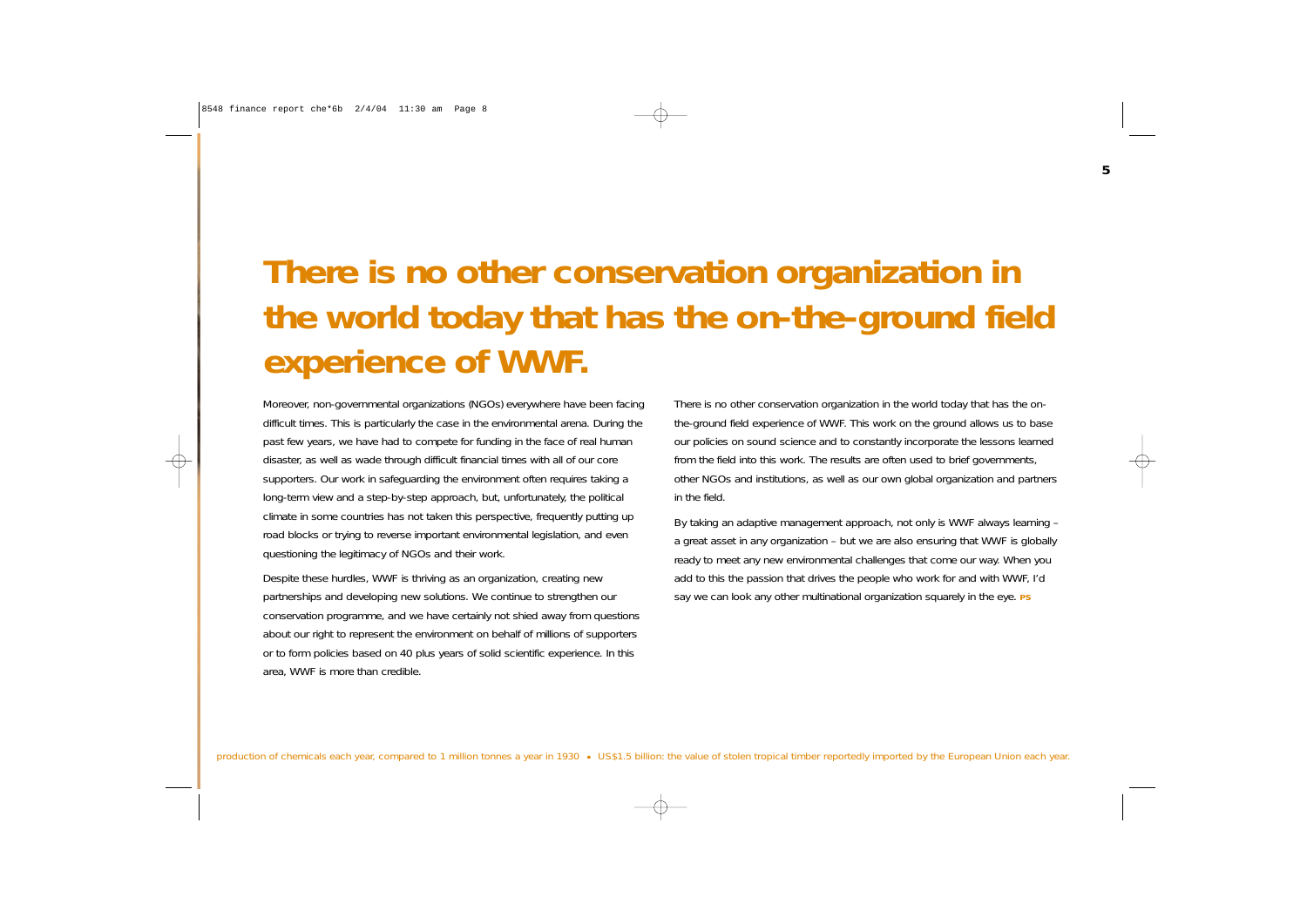**6**

**The challenge for WWF is that all environmental problems are important – but one organization cannot tackle them all. Therefore we need to focus on critical places and issues, and forge partnerships to make a measurable difference to the state of the world. We need to know what is the return on investment for the money that goes through WWF.**

To do this we have prioritized those areas around the world which represent globally outstanding examples of biodiversity: we call these the "Global 200" ecoregions. In a selection of these, WWF is working with local communities, government agencies, partner NGOs, and key businesses to implement programmes to ensure the long-term security of these very special places. This means we tackle the social, economic, and policy issues which are critical to sustainable livelihoods for people and the ecosystems upon which they depend.

We then take our work across the world and address a series of global programme targets which we have set for ourselves under different themes. In this way we have a system for measuring our results so that we know whether and where we are making progress. We have almost 2,000 projects going on around the world and what follows are some of the most important developments of the past year.

#### **Living Waters Programme**

Wetlands cover 6 per cent of the Earth's land surface and provide clean water, medicinal plants, fish, and other raw materials on which people and wildlife depend. Our goal is to have 55 million hectares protected by June 2004. We have already achieved 42 million, with a further 12 million pledged. In only four years, we have instigated about 28 per cent of the 120 million hectares of wetlands declared under the Ramsar Convention – the world's foremost intergovernmental treaty for the conservation and wise use of wetlands.

A continuing threat to freshwater ecosystems is infrastructure such as dams and engineering to transfer water from one river basin to another. WWF has helped stop or re-orient up to eleven damaging projects – for example in Poland – and is promoting sustainable alternatives in developing countries such as Zambia.

#### **Toxics Programme**

Toxic industrial, chemical, and pesticide contamination is all-pervasive. Scientists increasingly find impacts everywhere. The Stockholm Convention addresses the problems caused by some of the world's most dangerous chemicals – Persistent Organic Pollutants (POPs). WWF was instrumental in developing the treaty and getting governments to ratify, enabling entry into force in May 2004. Our DetoX campaign, launched in early 2004, is actively urging EU decision makers to adopt robust chemical management reforms.

The Africa Stockpiles programme is a multistakeholder partnership supported by WWF that aims to clean up the estimated 50,000 tonnes of existing stockpiles of obsolete pesticides in Africa and help prevent further accumulations. Over US\$50 million in funding has now been secured, with on the ground clean-up and prevention slated to begin in late 2004 in 15 countries.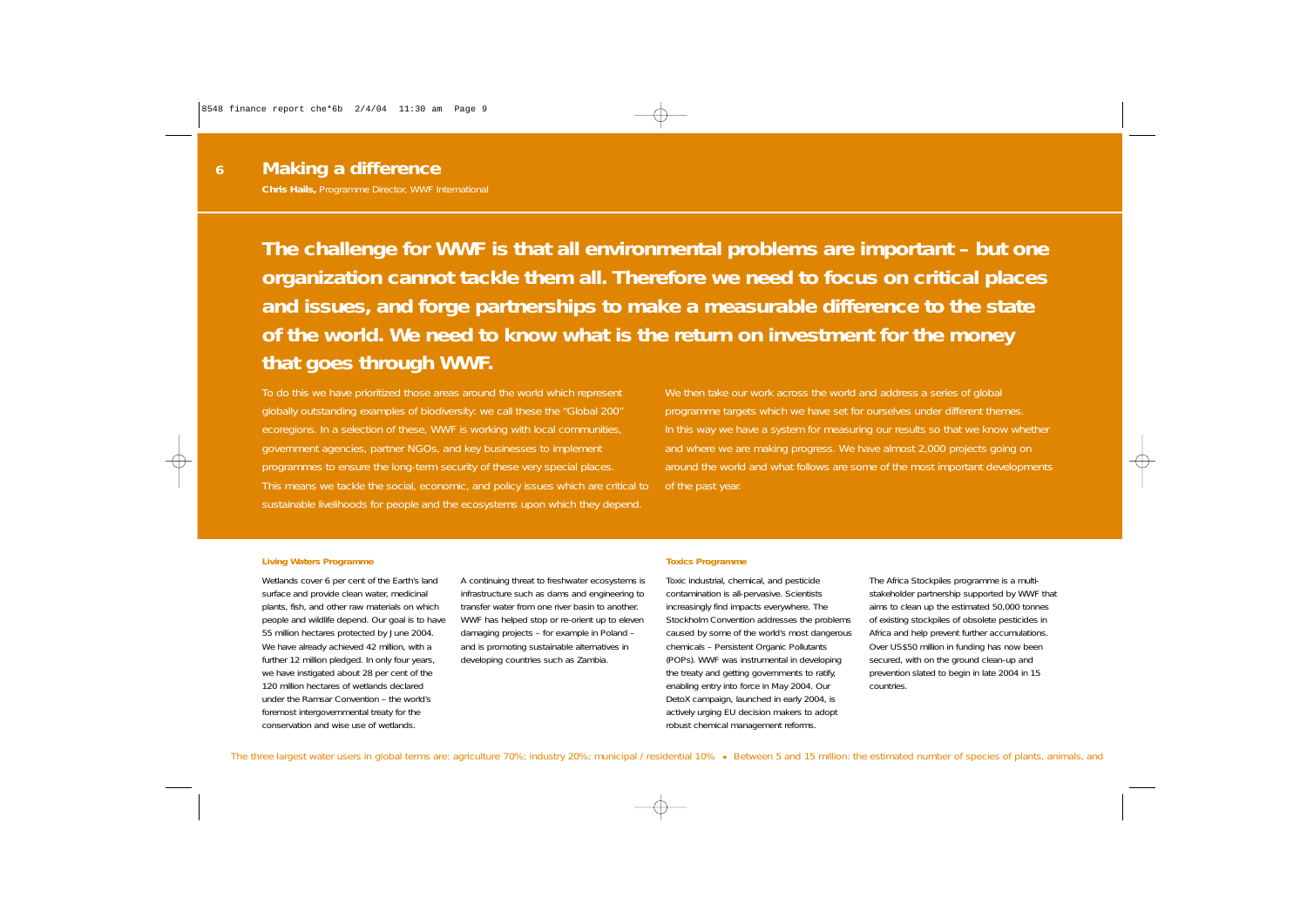#### **Endangered Seas Programme**

Marine protected areas (MPAs) protect marine biodiversity and coastal communities from overfishing and oil and gas exploration, and generate revenues from tourism and other industries. The exact status and extent of the world's MPAs are still open to debate, so we are currently undertaking a global survey.

We helped to create 77,586 km<sup>2</sup> of new MPAs in 2002/03 and have done particularly well in demonstrating the benefit of these protected areas to fisheries. This drove the formation of the world's largest fully protected MPA in the Heard and MacDonald Islands in the Southern Indian Ocean.

In the European Union, millions of euros are paid out from public funds every year to maintain oversized fishing fleets. These subsidies make it easier for modernized fleets to overfish rapidly dwindling stocks. In 2003, our vigorous campaigning succeeded in persuading the EU to phase out three of the worst fishing subsidies and to adopt a greener Common Fisheries Policy to manage European fisheries.

#### **Climate Change Programme**

Climate change is putting the world at risk from rising temperatures, extreme weather, sea-level rise, and loss of species and habitats. WWF has been working relentlessly to keep alive the Kyoto Protocol – the world's only global agreement for limiting  $CO<sub>2</sub>$  emissions – to provide the necessary framework.

The power sector generates 37 per cent of carbon emissions. Our PowerSwitch campaign aims to have a carbon-free electricity generating sector in industrialized countries and a major switch from coal to clean energy in developing countries – within 50 years. We are working with a range of companies to turn this challenge into reality.

We have also set up a large NGO network on climate and energy in ten countries in Asia/Pacific, to focus on climate change impacts and energy alternatives. Activities range from developing new legislation on renewables in the Philippines to finding alternative sources of energy in China.

#### **Forests for Life Programme**

WWF works to protect, manage, and restore the world's most important forests and provides innovative solutions to the biggest threats – illegal logging, fires, conversion, and climate change.

To date, over 35 million hectares of forest have been protected worldwide. Major contributors were Brazil and Gabon, and, thanks to significant new commitments from Canada, Madagascar, and Sweden, we are on track to achieve our target of 50 million hectares by 2005. We have also helped 14 countries to assess the management of their protected areas to make them more effective.

Forest certification, which promotes sustainable forest management, progressed. Forty million hectares of forest were certified under FSC, up from 28 million the previous year. With major commitments in Canada, the figure could reach 60 million by mid-2004.

Forest restoration aims to reverse current deforestation trends. WWF's 13 restoration projects under way, including in Argentina, Madagascar, Malaysia, New Caledonia, and Portugal, should improve the state of biodiversity while benefiting people. With another eight starting soon, we will more than meet our target of 20 projects by 2005. Governments and development agencies are embracing our approach to restoration.

#### **Species Programme**

The successful conservation of "flagship" species such as elephants, rhinos, tigers, pandas, great apes, sea turtles, and whales benefits the thousands of lesser-known plants and animals – as well as the people – with which they coexist. We have made significant progress towards the protection of panda habitats in China and of several populations of critically endangered orang-utans. Important elephant habitat was successfully protected against clearance in Tesso Nilo, Sumatra – one of the largest remaining tracts of lowland tropical forest. The poisoning or electrocution of tigers to protect farm livestock has been reduced in India, Nepal, Bhutan, and Malaysia. In both Africa and Asia, human-wildlife conflict has been reduced, providing economic and livelihood benefits for local people. African rhino populations have continued to grow by 5 per cent over the last two years. Nearly 30 million  $km<sup>2</sup>$  of the Pacific Ocean were declared as whale sanctuaries. And shipping lanes in Canada's Bay of Fundy were moved to reduce collisions with North Atlantic right whales, the most endangered of the great whales.

WWF is fighting to stop the illegal trade in some of the world's most endangered species, and has also played a major role in getting bigleaf mahogany, whale sharks and basking sharks, and seahorses protected within the context of the Convention on International Trade in Endangered Species (CITES). **CH**



WWF's Living Planet Index – an indicator of the state of natural ecosystems calculated according to the abundance of the forest, freshwater, and marine species they support – shows an alarming decline in the world's natural wealth.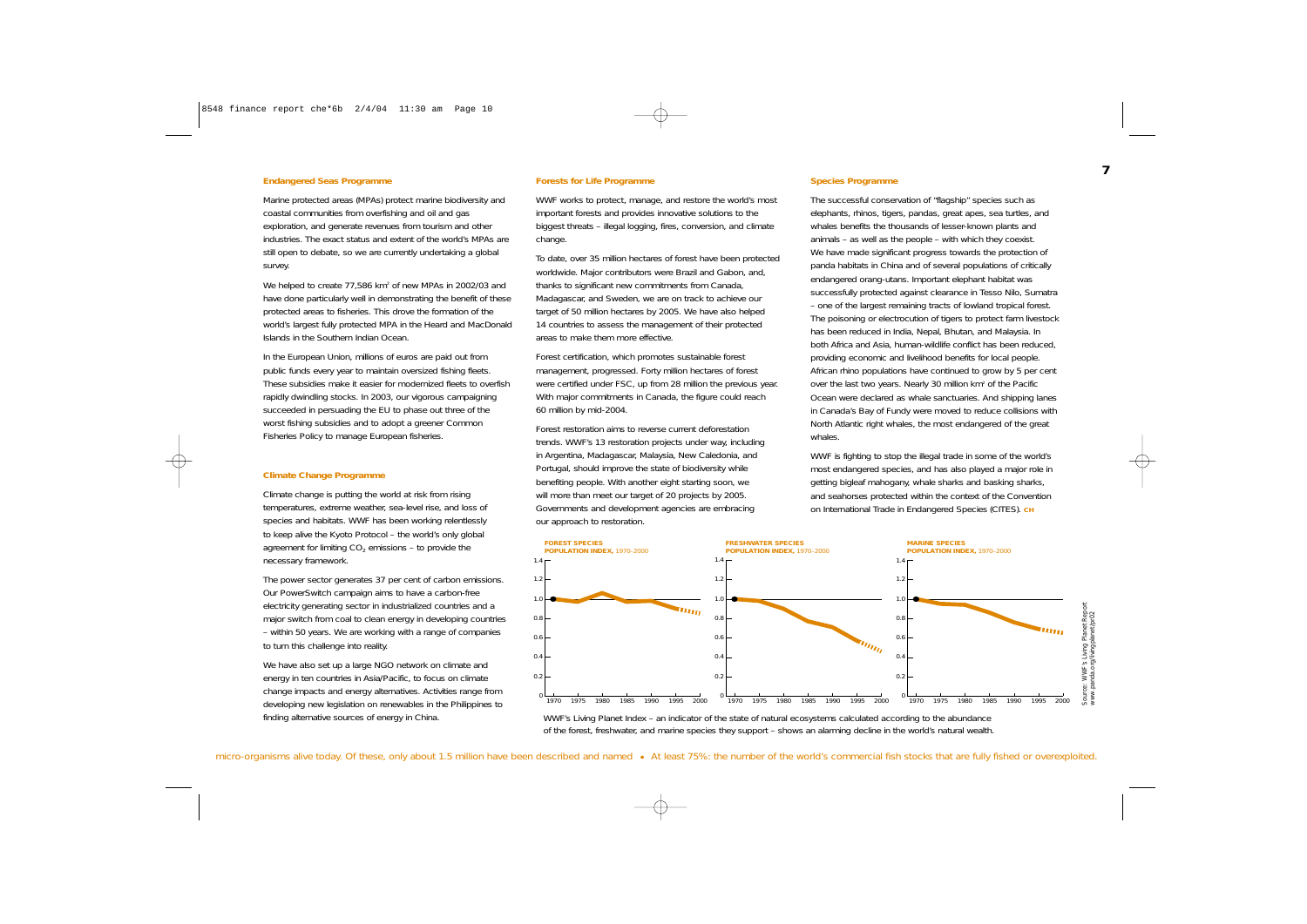#### *Tracking funds* **8**

**Chiew Chong,** Finance & Administration Director, WWF International



#### **WWF International**

In 2003, the total income for WWF International was CHF104.9 million, slightly up on last year. This includes a reduction in financial income of CHF2.1 million, which was more than compensated by a 25 per cent increase in support from governments and aid agencies of CHF4.6 million. The operating surplus was CHF4.3 million as opposed to a deficit last year. This surplus represents programme funds received late in the financial year and therefore not yet spent.

## **We take the financial stewardship of funds entrusted to us very seriously.**

Our donors include individuals, foundations, corporations, and governments. We exercise strict financial controls and all funds are tracked to ensure that donors' wishes are respected, funds are spent on conservation priorities and promptly and regularly reported upon. Each year our external auditors conduct a professional audit, in addition to work performed by our internal auditors.

#### **WWF Network**

WWF Network income was CHF537.8 million, a slight decline of 1 per cent on the previous year. In US dollar terms, the total income actually grew by 15 per cent although this growth is not apparent in Swiss francs due to its relative strength in 2003. Income from Governments and Aid Agencies declined by CHF7.7 million whilst income from Trusts and Foundations grew by CHF20.5 million. The surplus for the year amounted to CHF16.1 million, an improvement over last year's deficit.

Our donors' ongoing support and trust is tremendously important to us. It not only makes our projects all over the world possible but it also gives us the financial ability to invest in long-term projects crucial to achieving our conservation goals. **CC**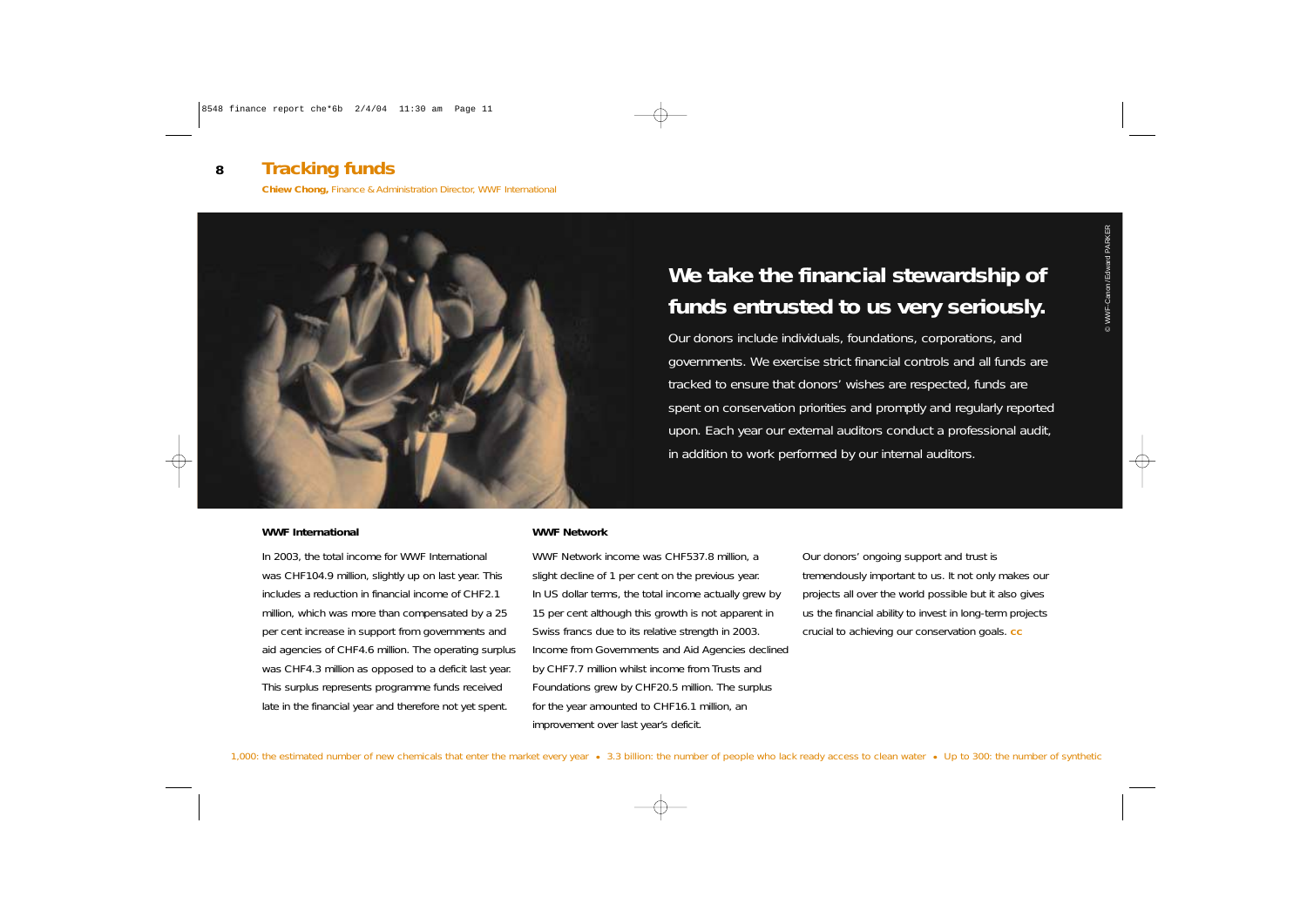## **WWF International: Income and Expenditure**

**Two-year summary 2002-2003**

| Financial Year*                             | 2002       | 2003       | 2003          |
|---------------------------------------------|------------|------------|---------------|
| <b>OPERATING INCOME</b>                     | (CHF '000) | (CHF '000) | $(US$'000**)$ |
| WWF National Organizations (1)              | 67,097     | 66,955     | 47,524        |
| Individuals (1)                             | 2,198      | 1,501      | 1066          |
| Legacies and Bequests                       | 201        | 453        | 321           |
| Corporations (1)                            | 3,031      | 3,013      | 2,139         |
| Trusts and Foundations (1)                  | 6,258      | 6,057      | 4,299         |
| Governments and Aid Agencies                | 18,714     | 23,360     | 16,580        |
| Royalties (1)                               | 523        | 605        | 430           |
| Financial Income (Net) (2)                  | 4,643      | 2,512      | 1,783         |
| Other                                       | 872        | 416        | 295           |
| <b>Total</b>                                | 103,537    | 104,872    | 74,437        |
| <b>OPERATING EXPENDITURE</b>                |            |            |               |
| <b>Conservation Programmes</b>              | 84,643     | 83,741     | 59,438        |
| Conservation Policy and Awareness (3)       | 10,580     | 7,848      | 5,570         |
| Network and Learning Services (4)           | 3,734      | 4,722      | 3,352         |
| Fundraising                                 | 2,847      | 2,655      | 1,885         |
| Finance and Administration                  | 1,284      | 1,215      | 863           |
| <b>Fixed Asset Expenditure</b>              | 795        | 380        | 269           |
| <b>Total</b>                                | 103,883    | 100,561    | 71,377        |
| Operating surplus/(deficit)                 | (346)      | 4,311      | 3,060         |
| Non-operating items (5)                     | (10, 287)  | (3,008)    | (2, 135)      |
| Surplus/(deficit) after non-operating items | (10, 633)  | 1,303      | 925           |

\* Financial years cover the period 1 July to 30 June

\*\* Average exchange rate for the year: CHF1.40888 = US\$1

#### NOTES TO THE ACCOUNTS

#### **1. Joint Fundraising**

Fundraising income (donations, royalties, etc.) which is raised jointly with a National Organization is recorded as income from National Organizations.

#### **2. Financial Income (Net)**

to the Balance Sheet.

#### **3. Conservation Policy and Awareness**

In FY 2003, WWF International spent CHF 7,848,000 on:

|                            | (CHF'000) |
|----------------------------|-----------|
| <b>Conservation Policy</b> | 2.505     |
| Awareness                  | 5.343     |

#### **4. Network and Learning Services**

WWF International expenditure in support of the activities of National Organizations. Includes legal and trademark costs.

#### **5. Non-operating Items**

| Non-operating items were:       | 2002      | 2003      |
|---------------------------------|-----------|-----------|
|                                 | (CHF'000) | (CHF'000) |
| Unrestricted investment reserve | (10, 859) | (3, 374)  |
| Donations to endowment funds    | 572       | 366       |
| Total                           | (10'287)  | (3'008)   |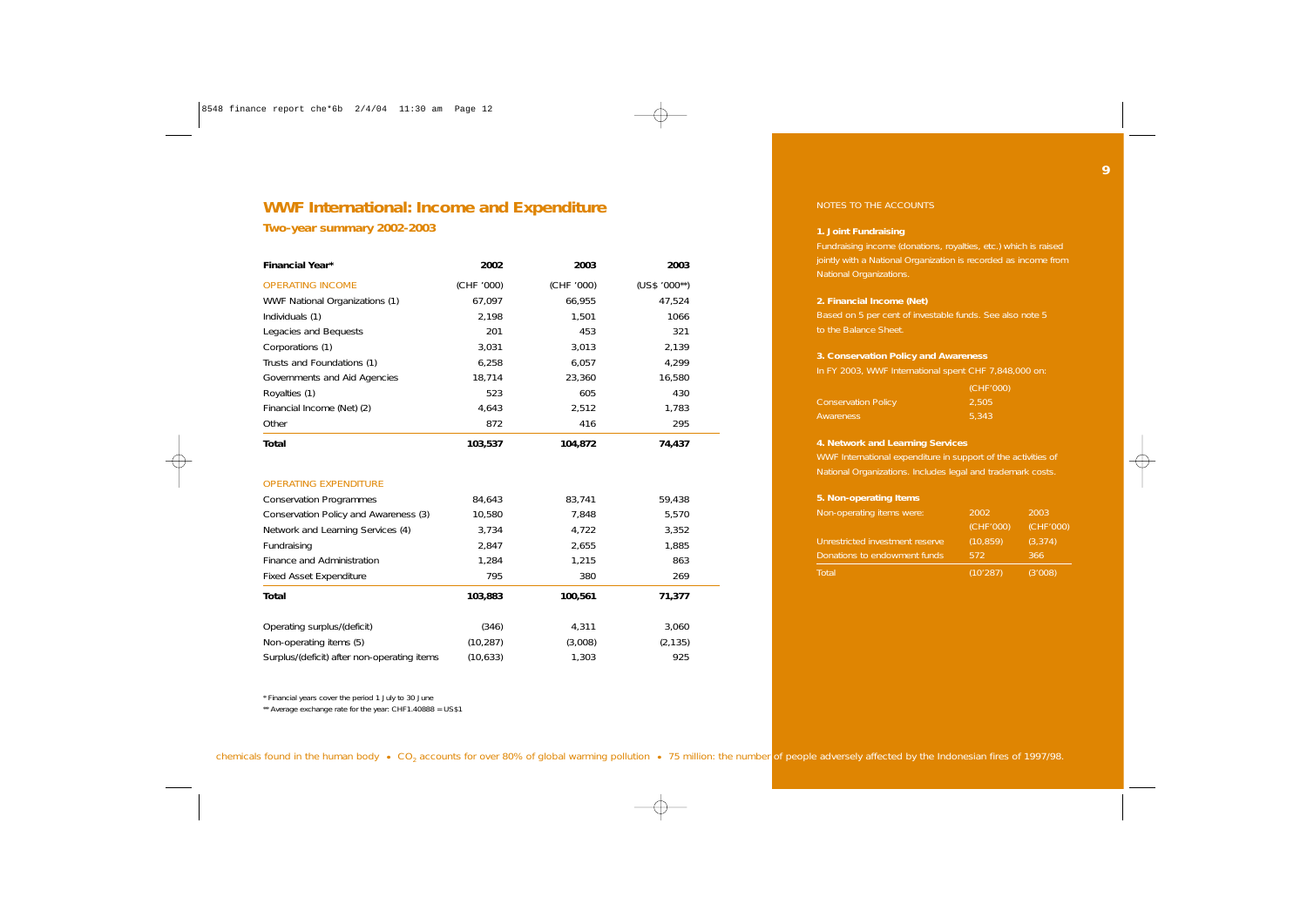#### NOTES TO THE ACCOUNTS

#### **1. Marketable Securities**

At the end of the financial year, cash and short-term deposits comprised 94% of total cash, bank deposits, and marketable securities, compared to 66% a year ago.

#### **2. Long-term Receivables**

This represents a loan to WWF-Norway. The amount of CHF110'000, which will be repaid in 2004, has been transferred from long-term receivables to recoverable taxes and other items.

#### **3. Fixed Assets**

All fixed asset costs regarding the renovation of the secretariat building have been capitalized. All other fixed asset costs are charged to expenditure at the time of purchase.

#### **4. Operating Funds**

Operating funds are those funds available for expenditure on conservation, awareness, and public policy, National Organization support, direct fundraising, administration and finance, and fixed asset expenditure.

#### **5. Investment Reserve**

With effect from FY 2003, based on 5 per cent of investable funds. The difference when compared to actual dividends, bank interest, exchange differences, and gains/losses on marketable securities is taken to the investment reserve or endowment funds.

#### **6. Capital and Endowment**

individual membership contributions; the Sigvaldason Fund, a legacy from the late Mrs Gerda Sigvaldason; the Endowment Fund built up primarily from the proceeds of the WWF 25th Anniversary Coin Collection programme; the Prince Bernhard Scholarship Fund for Nature Conservation, the income from which will be used to achieve conservation worldwide, including to help build conservation capacity, provide training and scholarship, etc.; and statutory capital of CHF20,000, representing the initial capital of WWF.

## **WWF International: Balance Sheet**

#### **Two-year summary 2002-2003**

| <b>Financial Year*</b>                | 2002       | 2003       | 2003          |
|---------------------------------------|------------|------------|---------------|
| <b>ASSETS</b>                         | (CHF '000) | (CHF '000) | $(US$'000**)$ |
| <b>Current Assets:</b>                |            |            |               |
| - Cash                                | 18,986     | 29,250     | 21,519        |
| - Short-term bank deposits            | 13,092     | 16,380     | 12,050        |
| - Marketable securities (1)           | 16,362     | 3,048      | 2,242         |
| - Recoverable taxes and other items   | 4,676      | 5,007      | 3,684         |
| Long-term Receivables (2)             | 90         | 0          | 0             |
| Fixed Assets (3)                      | 4,994      | 4,994      | 3,674         |
| Total                                 | 58,200     | 58,679     | 43,169        |
| <b>LIABILITIES AND FUNDS</b>          |            |            |               |
| Accounts Payable and Accrued Expenses | 10,162     | 10,510     | 7,732         |
| Operating Funds (4)                   | 21,509     | 26,783     | 19,704        |
| Investment Reserve (5)                | 9          | $\Omega$   | 0             |
| Capital and Endowment (6)             | 26,520     | 21,386     | 15,733        |
| Total                                 | 58,200     | 58,679     | 43,169        |

\* Financial years cover the period 1 July to 30 June \*\* Exchange rate CHF1.3593 = US\$1 as at 30 June 2003

### **WWF Network: Income and Expenditure 2003**

#### **Income US\$382 million**



#### **Expenditure US\$370 million**

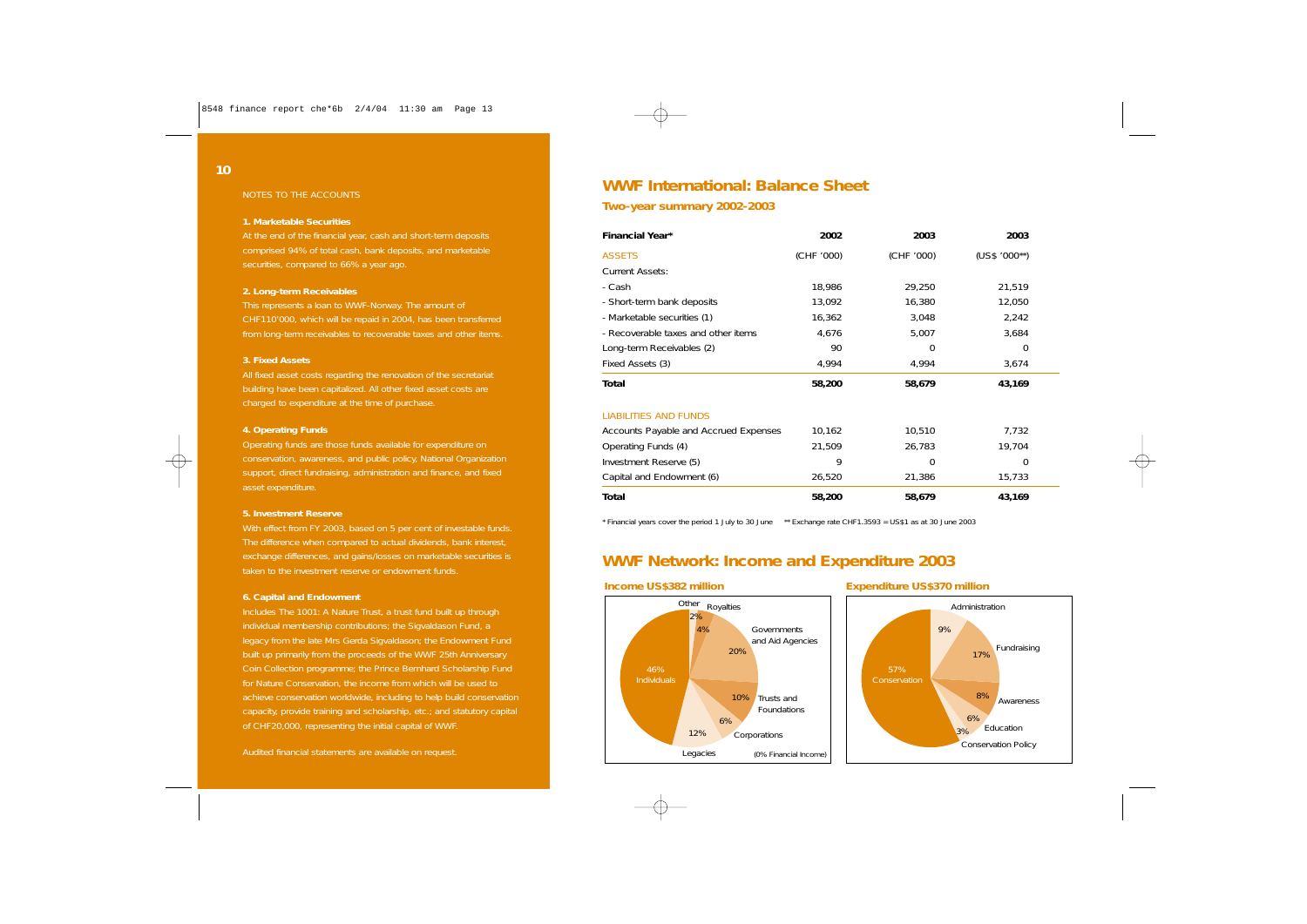### **WWF Network: Income and Expenditure\***

#### **Two-year summary 2002-2003**

| <b>Financial Year**</b>                                  | 2002***    | 2003       | 2003         |  |
|----------------------------------------------------------|------------|------------|--------------|--|
| <b>OPERATING INCOME</b>                                  | (CHF '000) | (CHF '000) | (US\$ '0001) |  |
| Individuals (1)                                          | 256,621    | 247,150    | 175,423      |  |
| Legacies and Bequests                                    | 71,969     | 65,548     | 46,525       |  |
| Corporations (2)                                         | 29,430     | 29,863     | 21,197       |  |
| Trusts and Foundations                                   | 33,164     | 53,669     | 38,093       |  |
| Governments and Aid Agencies                             | 115,453    | 107,726    | 76,462       |  |
| Royalties (3)                                            | 23,778     | 22,626     | 16,059       |  |
| Financial Income (Net) (4)                               | 4,191      | 1,444      | 1,025        |  |
| Other                                                    | 9,416      | 9,732      | 6,908        |  |
| Total                                                    | 544,022    | 537,758    | 381,692      |  |
| <b>OPERATING EXPENDITURE</b>                             |            |            |              |  |
| National Conservation:                                   |            |            |              |  |
| - Conservation (5)                                       | 85,704     | 84,002     | 59,623       |  |
| - Conservation Policy, Education, and Awareness (6)      | 91,119     | 88,335     | 62,699       |  |
| International Conservation:                              |            |            |              |  |
| - Conservation (7)                                       | 238,115    | 206,617    | 146,654      |  |
| - Conservation Policy and Awareness (8)                  | 10,751     | 7,885      | 5,596        |  |
| Fundraising                                              | 85,704     | 87,207     | 61,898       |  |
| Finance and Administration                               | 49,870     | 47,585     | 33,775       |  |
| <b>Total</b>                                             | 561,263    | 521,631    | 370,245      |  |
| Surplus/(deficit) to support current and future projects | (17, 241)  | 16,127     | 11,447       |  |

\* The figures given show total WWF Network income and expenditure but do not represent consolidated accounts. The network includes the WWF International Secretariat and its Programme Offices, and all the WWF National Organizations and their Programme Offices.

\*\* Financial years cover the period 1 July to 30 June for WWF International and all National Organizations except: WWF-India, WWF-Japan, WWF-South Africa (1 April to 31 March); WWF-Germany, WWF-Hungary, WWF-Italy, WWF-Norway, WWF-Philippines, WWF-Spain, and WWF-Turkey (1 January to 31 December, preceding year).

\*\*\* Updated

† Average exchange rate for the year: CHF1.40888 = US\$1

#### NOTES TO THE ACCOUNTS

#### **1. Individuals**

Monies received from WWF individual supporters, including regular

#### **2. Corporations**

Donations from corporations, excluding royalties, licensing, and

#### **3. Royalties**

Monies received from royalties, licensing, sponsorship fees and from the sale of WWF products via WWF catalogues and retail outlets.

#### **4. Financial Income (Net)**

The net results of dividends, bank interest, exchange differences, gains/losses on marketable securities, bank charges, etc.

#### **5. National Conservation**

Costs of conservation activities by WWF National Organizations

#### **6. Conservation Policy, Education, and Awareness**

In FY 2003, the National Organizations spent CHF88,335,000 on:

|                            | (CHF'000) |
|----------------------------|-----------|
| <b>Conservation Policy</b> | 16.485    |
| <b>Education</b>           | 32,875    |
| Awareness                  | 38.975    |

#### **7. International Conservation**

Costs of the WWF International Conservation Programme.

#### **8. Conservation Policy and Awareness**

In FY 2003, WWF Network spent CHF7,884,000 (including fixed asset expenditure) on:

|                            | (CHF'000) |
|----------------------------|-----------|
| <b>Conservation Policy</b> | 2.505     |
| Awareness                  | 5.379     |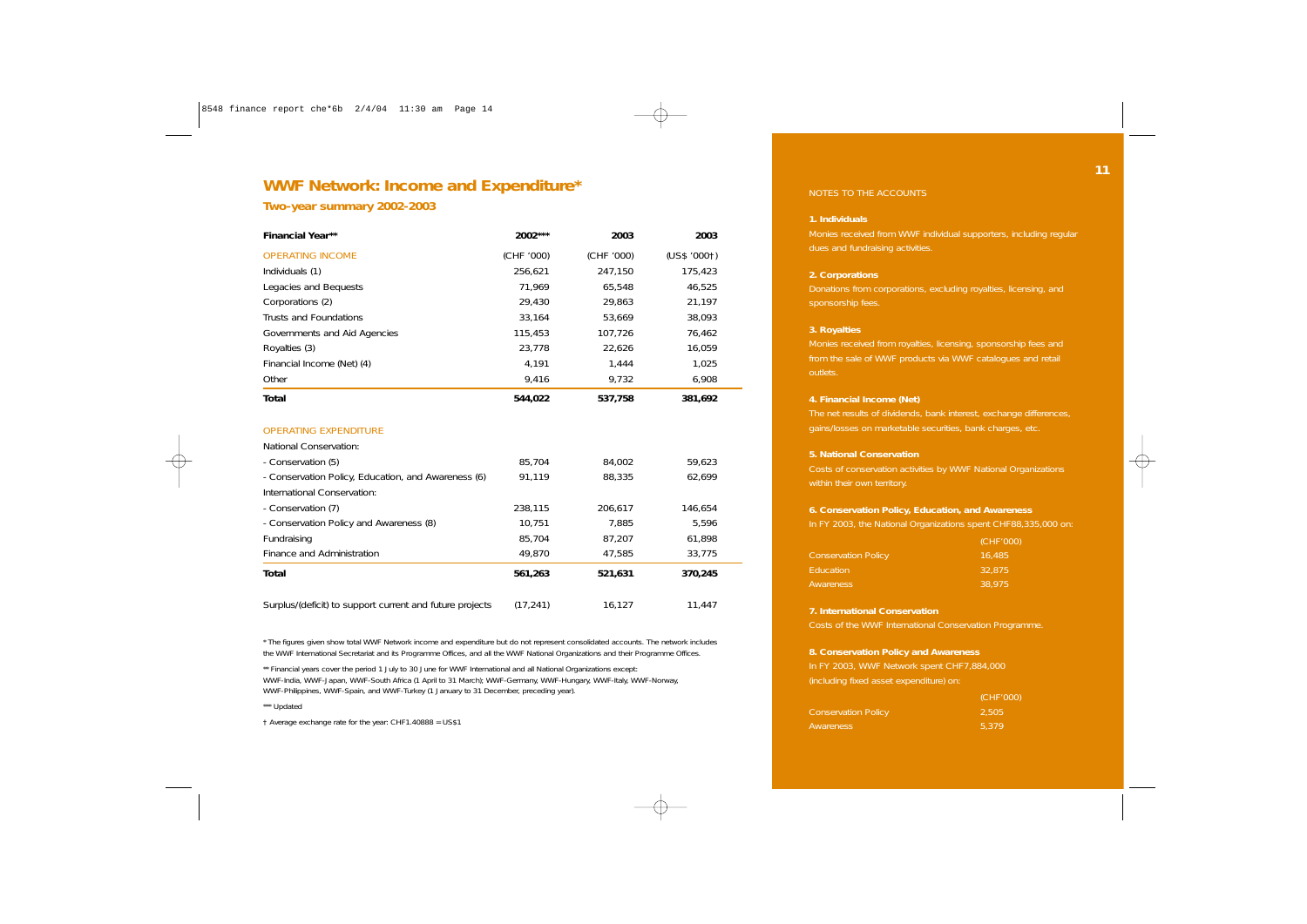**Mario Fetz,** Fundraising & Marketing Director, WWF International

## **Increasingly, corporations are recognizing the benefits to themselves as well as to the environment through a partnership with WWF.**

Our alliances and partnerships are sophisticated, interactive relationships that strive to address shared areas of concern and develop mutually beneficial outcomes. The relationships are demanding and challenging, and ultimately create a unique learning opportunity for both sides.

Individual donors are better informed, much choosier about which charity they give to and expect accountable stewardship of their money. Substantial donors understand the many

challenges facing our environment today. They are giving for the planet, whereas ten years ago they tended to give for a species or a specific project.

Understanding what motivates people to give is crucial. The age of giving is changing. Younger people tend to be wealthier earlier and are very well informed. Impulse giving online is bringing in a whole new range of donors. And they have to trust us to make tough choices to invest where needed.

#### **The Living Planet Club – getting involved**

In 2003, we launched the Living Planet Club to provide major donors an opportunity to get more involved with our work. Members are invited on excursions and to special seminars on topical issues such as the Prestige oil disaster and South Pacific whale sanctuaries.

#### **The 1001: A Nature Trust**

The 1001: A Nature Trust is a managed endowment fund with 1001 contributing members. For more than thirty years it has helped to ensure that the international secretariat continues to take a leadership role and give support and strategic input to the global WWF Network. Between 1991 and 2003, members contributed more than CHF7.5 million.

## **Corporate relationships**

We coordinate international relationships with multinational corporations. These partnerships are tailored to best meet the needs of the corporation and its industry sector so that it benefits the company as well as the environment. These are open and honest corporate relationships and we must be ready to agree to disagree on occasion.

**WWF & Nokia** The cooperation with Nokia is a new and exciting area for WWF. We are launching an environmental learning product targeted at the company's employees and stakeholders that will raise awareness and support for conservation and the environment.

#### **NOKIA**

© WWF-Canon/Chris Martin BAHR

**WWF & HSBC** Fresh water is a vital resource that increasingly generates conflict. In February 2002, we joined forces with HSBC, the banking and financial services organization, to launch a five-year partnership focusing on protecting global freshwater systems. We are currently working together on reversing the decline in freshwater habitats in Brazil, Mexico, UK, China, and the US.

## HSBC **XX**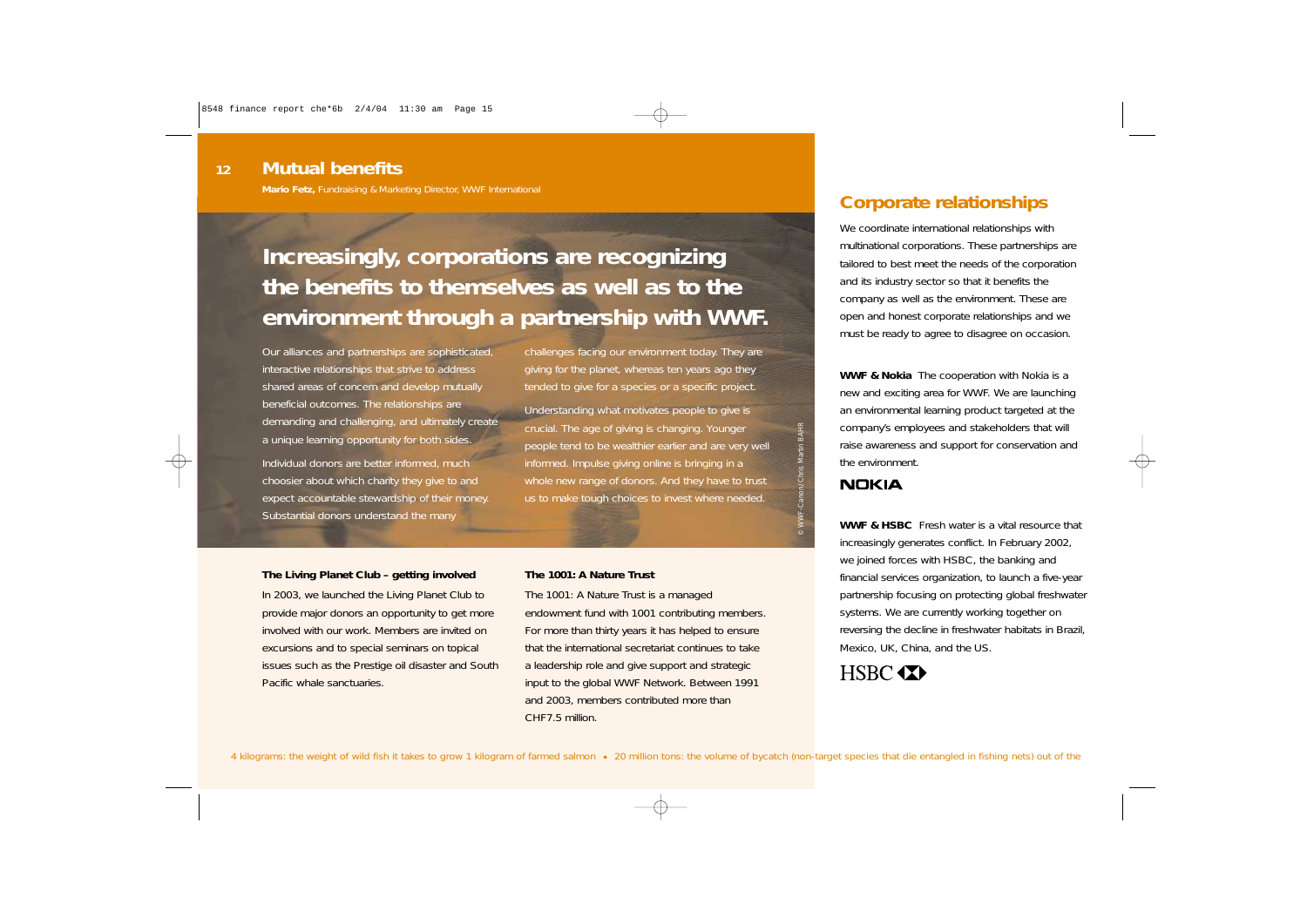**WWF & Ogilvy** As a longstanding partner, the Ogilvy Group has provided creative support to WWF's campaigns worldwide, by supplying us with world-class print advertising and negotiating pro-bono media placement through Mindshare, a global media company.



**WWF & Canon** Environmental issues have always been central to Canon's management strategy and they have supported our activities in Europe, the Middle East, and Africa since 1998. The partnership provides us with much needed funds and generates excellent communications and networking opportunities with the corporate world.



**WWF & Lafarge** Lafarge, a world leader in construction materials, has been a partner since 2000. We contribute the expertise Lafarge needs to develop and improve its environmental policies and practices (notably  $CO<sub>2</sub>$  emission reduction) and we are developing a joint strategy for

biodiversity to integrate into its worldwide quarry rehabilitation programme. In September 2003, WWF and Lafarge announced a conservation collaboration at the World Forestry Congress. In Canada we began working together near Calgary just outside the world-renowned Banff National Park. A five-step project has been developed which includes mapping of known and potential wildlife habitat (grizzly bears, black bears, timber wolves, and cougars) in the sensitive Bow River valley, where a Lafarge cement plant is located, and identifying conservation actions to benefit wildlife.



## **Thank you!**

We thank all our many donors from the private and corporate sectors for their generous support. We cannot name them all here, however we would like to make special mention of:

ABB Ltd Canon Europa NV Charles Stewart Mott Foundation Groth AG HSBC Holdings plc IBTT BV

IKEA of Sweden AB Lafarge MAVA Foundation Nokia Corporation Oak Foundation Ogilvy & Mather

Our thanks also go to those donors who prefer to remain anonymous. **MF**

## *Long-term commitment*

**For more than four decades, I have never doubted the need to support WWF's work.**

Through the Mava Foundation, which specialises in biodiversity conservation, we have helped fund WWF's work in Mauritania's Banc d'Arguin National Park, which is one of the most important coastal marine parks in Africa. It harbours the world's largest concentration of wintering wading birds, as well as vital fishery breeding grounds that generate food and employment for the entire coastal region. Together, our efforts have helped extend the park's boundaries and ban the illegal fishing that was threatening the marine resources and the thousands of people who depend on them for their survival.

The Mava Foundation has also directly supported the work of WWF offices in Spain, Greece, and France on a wide range of projects, including in the Mediterranean. Over the years, WWF has moved away from small projects as it realized the necessity of looking at conservation problems on a much larger scale. Therefore, most of the foundation's commitments are for at least three years. I am confident that through our support, WWF will continue to forge new opportunities for conservation and deliver results that will benefit all.

*Dr Luc Hoffmann, Founder of the Mava Foundation, Founder and Vice-President Emeritus of WWF*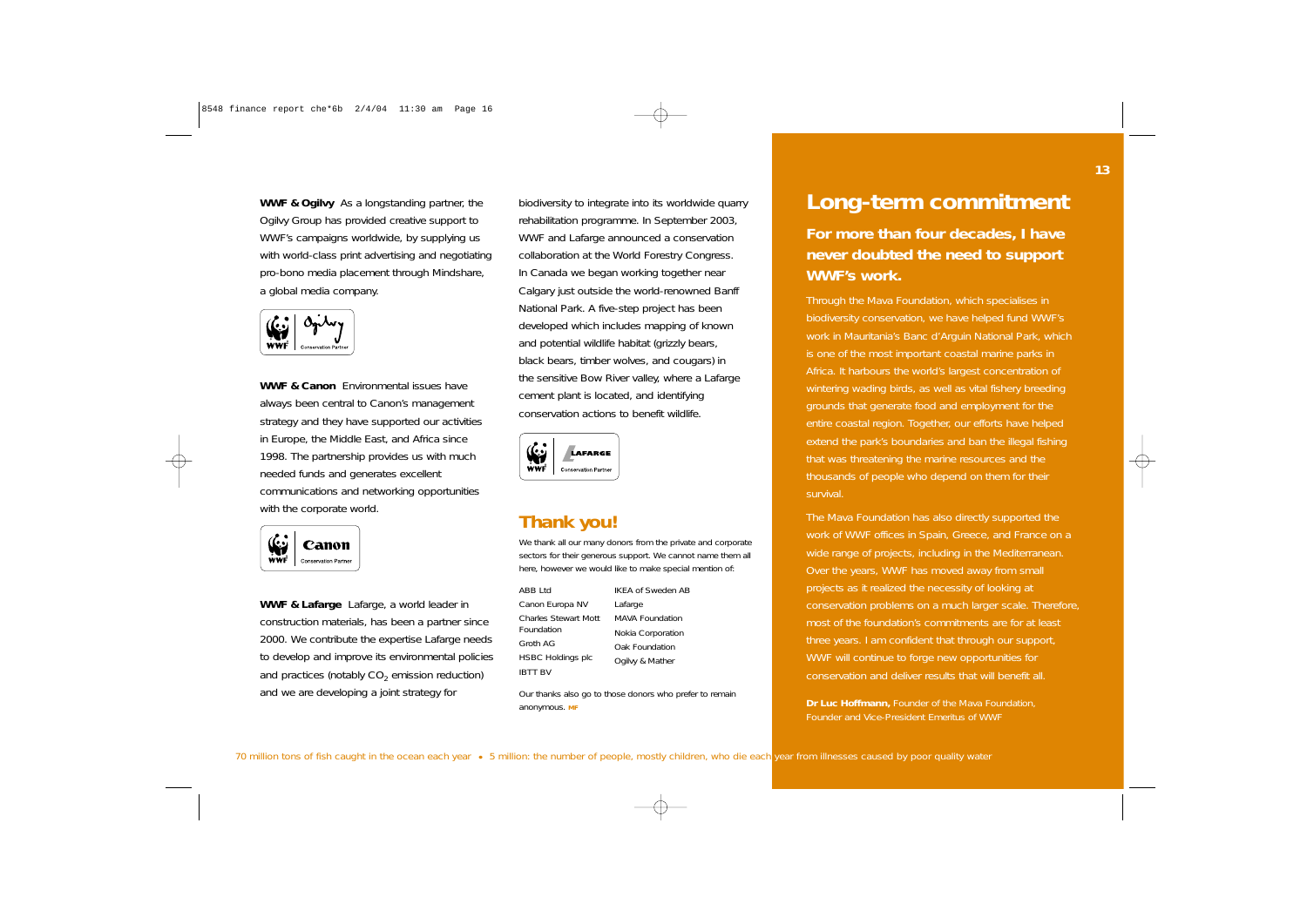## **Never before has the pressure on our environment and its limited natural resources**

**been so great.** Without urgent action to reduce the current destruction and new incentives to protect our environment, we are all at risk. I can think of no greater challenge than serving as president of the world's largest conservation organization. WWF is working around the world to not only tackle critical environmental problems at the global and local level, but to demonstrate the benefits to people and nature.

The world's leaders must take a broader look at the economic and social benefits associated with the wise use of our natural resources and their contribution to our global well-being, and acknowledge that conservation is a worthy investment. At WWF, we are working to persuade them before it is too late. *Chief Emeka Anyaoku, President, WWF International*

## **My devotion to WWF is completely undimmed; if anything it has increased over the years.** WWF is

by far the voluntary organization I most admire because it is a fascinating mixture of generous spirited and really superlative professionals. They understand the complexity of the issues, there are no hidden agendas and delivering the result is their highest priority. I became a board member because it is such a pleasure to work with folk who are true realists, and to help with WWF's governance and accountability. The joy is, as a science based organization, WWF doesn't shout before it knows it is right.

*The Hon Mrs Sara Morrison, Vice-President, WWF International*

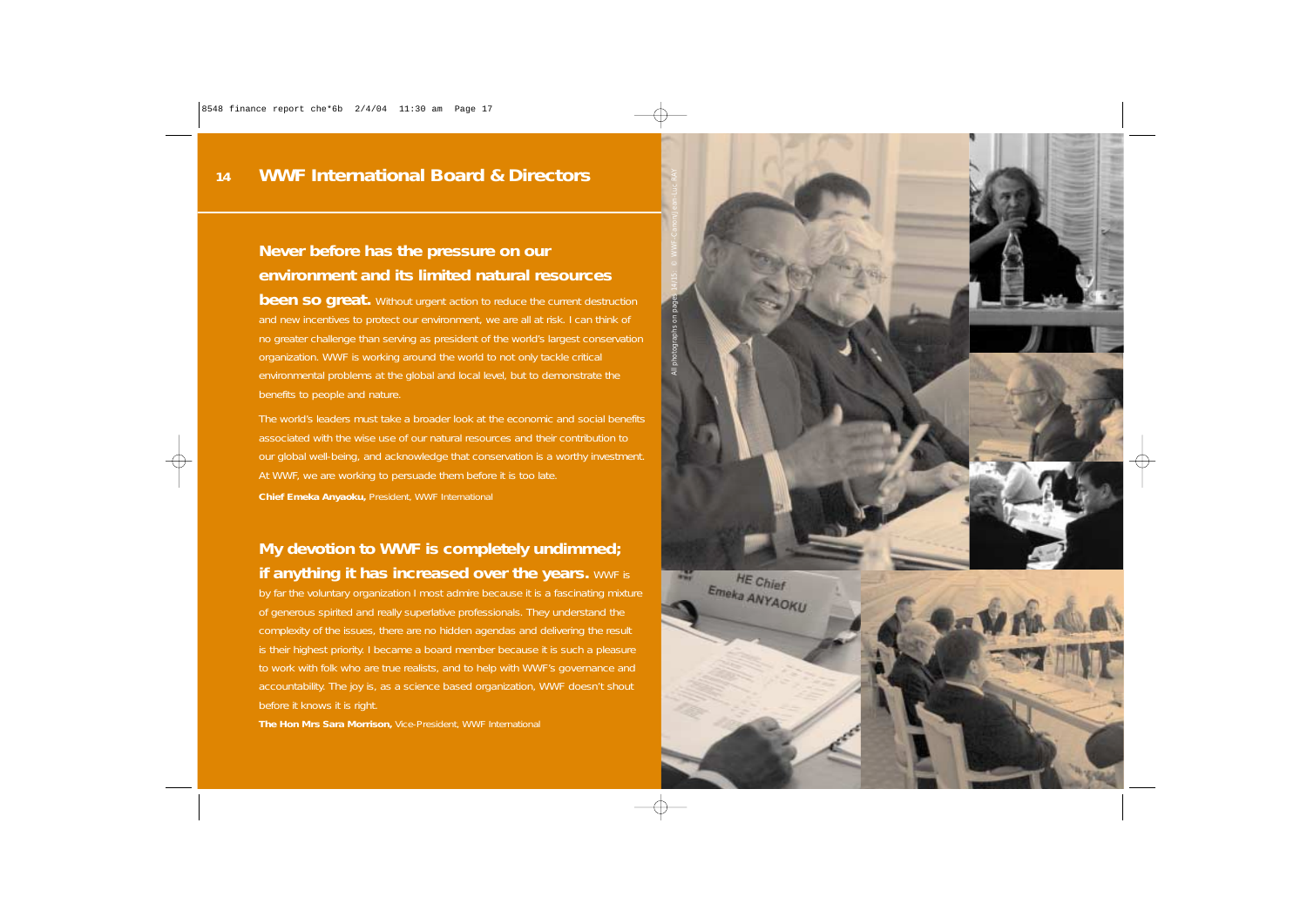

#### **WWF International Board Members 2003**

#### PRESIDENT

**Chief Emeka Anyaoku\* (Nigeria)** -Chairperson, Presidential Advisory Council on International Relations, Nigeria -Distinguished Visiting Fellow, London School of Economics and Political Science

#### VICE-PRESIDENT

**The Hon Mrs Sara Morrison\* (United Kingdom)** -Pro-Chancellor, University of Bath

#### HONORARY TREASURER

**André Hoffmann\* (Switzerland)** -Director Roche Group Basel -Director Givaudan SA Geneva -Director Glyndebourne Productions Ltd

#### **TRUSTEES**

**YM Tengku Datuk Dr Zainal Adlin (Malaysia)** -Executive Chairperson Lintasan Mayang Group of Companies -Chairperson Borneo Resort Karambunai -Chairperson WWF-Malaysia

#### **Teymour Abdulla Alireza (Saudi Arabia)**

-President and Deputy Chairperson Alireza Group of Companies -Director Riyadh Bank -Non-Executive Director Shell Trading & Transport

#### **Prof George Benneh (Ghana)**

-Emeritus Professor University of Ghana -Chairperson International Advisory Committee of the Economic Commission for Africa on Population, Environment and Food Security -Trustee Population Council New York

**Paul Bowe (New Zealand)** -Member Chartered Institute of Transport, New Zealand -Chairperson WWF-New Zealand

**Prof Ernesto D Garilao (Philippines)** -Associate Professor Asian Institute of Management -President Bahay ni Angelo King Foundation -Board Member WWF-Philippines

**Prof Marco Frey (Italy)** -Associate Professor of Marketing -Trustee WWF-Italy

**Jamshyd Godrej (India)** -Chairperson Godrej & Moyce Manufacturing Company Limited -President WWF-India

**Dr Gustav Harmer (Austria)** -Director Harmer Holdings -Trustee WWF-Austria

**J Quincy Hunsicker (Switzerland)** -Director McKinsey & Co Europe and Asia

**Her Majesty Queen Noor (Jordan)** -Patron IUCN -Honorary President BirdLife International

**The Hon William K Reilly\* (USA)** -Chairperson and Chief Executive Aqua International Partners -Chairperson WWF-US

**Daniel Richard (France)** -Director of Innovation and Development, Groupe Galeries Lafayette -President WWF-France

**Dr Rauno Väisänen (Finland)** -Director National Heritage Services, Finnish Forest and Park Service -Chairperson Executive Committee WWF-Finland

**Carl-Albrecht von Treuenfels (Germany)** -Chairperson Executive Committee WWF-Germany

**Christopher Ward (United Kingdom)** -Co-founder and Director Redwood -Chairperson WWF-UK

**R B "Biff" Matthews (Canada)** -President and CEO Manitou Investment Management Ltd -Chairperson WWF-Canada

**Kemal Stamboel (Indonesia)** -Country Leader Indonesia IBM Business Consulting Services -Founding Member Indonesia Society for Transparency (MTI) -Chairperson WWF-Indonesia

**Karel Vuursteen (Netherlands)** -Chairperson Royal Ahold N V -Board Member and former Chairperson Heineken N V -Chairperson WWF-Netherlands

*\* Executive Committee Member*

PRESIDENT EMERITUS **HRH The Duke of Edinburgh**

VICE-PRESIDENT EMERITUS **Dr Luc Hoffmann**

VICE-PRESIDENT EMERITUS **S Babar Ali**

DIRECTOR GENERAL **Dr Claude Martin**

#### **WWF International Directors 2003**

PROGRAMME **Dr Chris Hails** -Director

*Pascale Moehrle -Deputy Director*

*Dr Yaa Ntiamoa-Baidu -Africa & Madagascar Regional Programme*

*Dr Isabelle Louis -Asia & Pacific Regional Programme*

*Dr Magnus Sylvén -Europe & Middle East Regional Programme*

*Dr Hartmut Jungius -Eastern Europe & Central Asia Programme*

*Dr Georg Schwede -Europe & Middle East Conservation Programme*

*Dr Guillermo Castilleja -Latin America & Caribbean Regional Programme*

*Jennifer Morgan -Climate Change Programme*

*Dr Simon Cripps -Endangered Seas Programme*

*Dr Chris Elliott -Forests for Life Programme*

*Jamie Pittock -Living Waters Programme*

*Dr Sue Lieberman -Species Programme*

*Clifton Curtis -Toxics Programme*

*Dr Sheila O'Connor -Programme Audits*

*Gordon Shepherd -International Policy*

*Dr Timothy Geer -Government & Aid Agency Relations*

#### **OPERATIONS**

**Paul Steele** -Chief Operating Officer

*Thomas Schultz-Jagow -Communications*

*Chiew Chong -Finance & Administration*

*Mario Fetz -Fundraising & Marketing*

*Lynda Mansson -Learning Services*

*Dorothy Bray -Human Resources Development*

*Dr Peter Kramer -Network Relations*

LEGAL ADVISER **Michael Rogers OBE**

#### **Former Presidents**

1962-1976 **HRH Prince Bernhard of the Netherlands** Founder President

1976-1981 **John H Loudon**

1981-1996 **HRH The Duke of Edinburgh**

1996-1999 **S Babar Ali**

2000-2000 **Prof R F M "Ruud" Lubbers**

2000-2001 **The Hon Mrs Sara Morrison**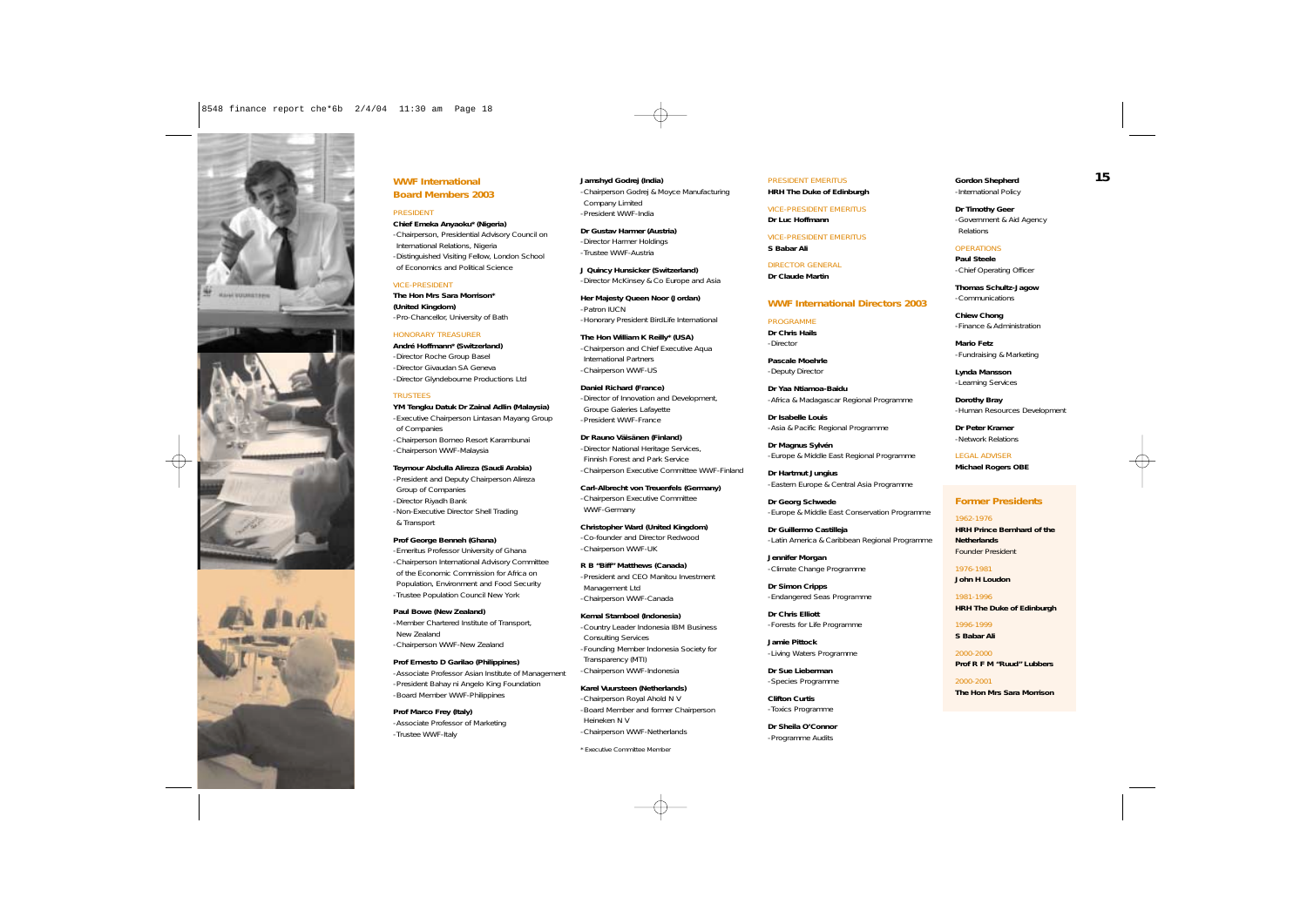#### *Network expansion* **16**

**Peter Kramer,** Network Relations Director, WWF International

**WWF has become a much more cohesive network over the past year. The more comprehensively we can view our programme and our finances, the more effective we are as a global network.**

This is significant, because some offices are more producers of funds and others are more conservation implementers. In certain parts of the world, conservation needs and financial productivity are not necessarily the same thing. We have grown the

network to be present where the need is greatest. We established a National Organization in Hungary last year and Russia is in the process of joining. Nationally governed organizations exert a much greater influence and raise more funds than a delegation. Brazil and Indonesia are big countries critical for global biodiversity, but not necessarily places that generate a lot of money. These offices are gaining local strength but are also seen as credible executors of work funded from outside the country. **PK**

## *Steady growth*

**Timothy Geer,** Government & Aid Agency Relations Director, WWF International

## **WWF's work with governments and aid agencies has grown at about 10 per cent per year for more than a decade.**

This growth is based on finding ways to integrate and address mutual goals and priorities in programmes – from helping establish better policy frameworks to delivering innovative programmes on the ground. Environmental sustainability and natural resource management – as expressed in the UN Millennium Development Goals at the World Summit on

Sustainable Development – are the major points of convergence. WWF has a large number of partnership programme agreements with Development Cooperation Agencies focusing on various aspects of conservation and development and laying out mutual objectives, performance monitoring tools, and timeframes. A major partnership signed this year, and rapidly consolidating, is with the Agence Française de Développement, the first they have concluded with any NGO. TG

## *Practising what we preach*

**As an organization, we go to great efforts to minimize our own impact on the environment. For instance, at WWF International, we have substantially reduced our energy consumption and resource use since 1998.**

#### **Electricity**

We have decreased our electricity use by 42 per cent by removing air-conditioning, and installing energy efficient electrical equipment, energy saving lights, and timers to switch off electricity at nights and weekends.

#### **Heating Oil**

By installing more efficient burners, automatic heating adjustment in relation to outside temperatures, natural ventilation, and better insulation, we have reduced oil consumption by 40 per cent.

#### **Water**

We have reduced our water consumption by 80 per cent by separating used water (toilets, kitchens) from clean (garden, ventilation), phasing out air-conditioning, and installing flow reducers on taps and toilet flushes.

#### **Paper**

Our paper usage is down 53 per cent through increased use of e-mail and double-sided photocopying and printing. We use recycled paper for stationery and all office purposes.

#### **Waste**

We sort and recycle paper, cardboard, plastics, glass bottles, plastic (polyethylene terephthalate – PET) bottles, batteries, toner cartridges, light bulbs, grass, leaves, and other compostable waste. Over the past five years, our unrecyclable waste has decreased by 75 per cent.

*Further information from Jean-François Buvelot (jfbuvelot@wwfint.org)*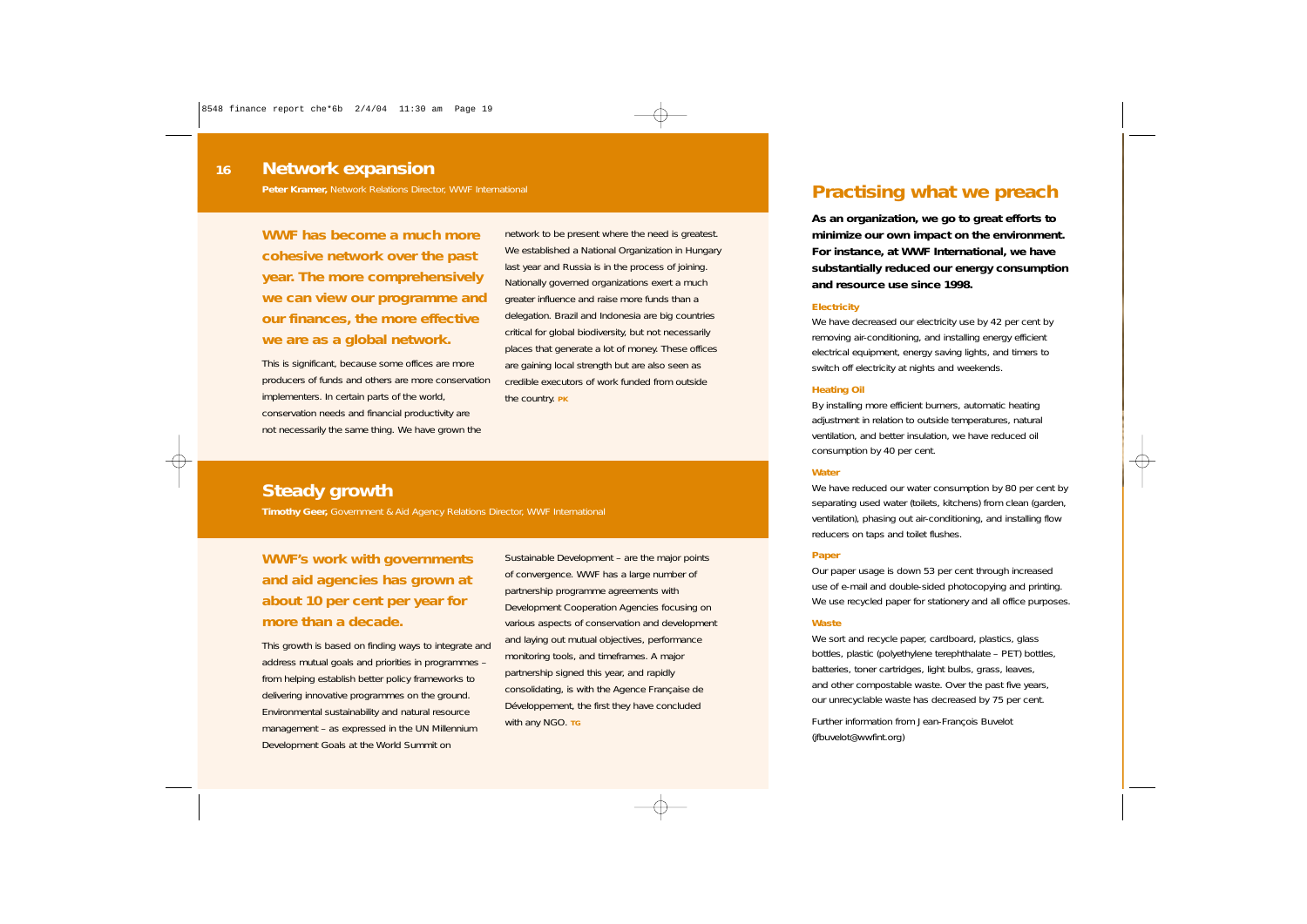

## *WWF Worldwide Network*

Australia Austria Belgium **Bhutan** Bolivia **Brazil** Canada Caucasus (Georgia) Central Africa (Cameroon) Central America (Costa Rica) China Colombia Danube/Carpathian (Austria) Denmark Eastern Africa (Kenya) **Finland** France **Germany** Greece Hong Kong **Hungary** India Indochina (Vietnam) Indonesia Italy **Japan Madagascar** Malaysia Mediterranean (Italy) Mexico **Mongolia Nepal** Netherlands New Zealand **Norway** Pakistan Peru **Philippines** 

Poland Russia South Africa Southern Africa (Zimbabwe) South Pacific (Fiji) **Spain** Sweden **Switzerland** Tanzania **Thailand Turkey** United Kingdom United States Western Africa (Ivory Coast, Senegal)

European Policy (Belgium) Macroeconomics for Sustainable Development (US)

#### **WWF Associates:**

Fundación Vida Silvestre (Argentina) Fundación Natura (Ecuador) Nigerian Conservation Foundation (Nigeria) Fudena (Venezuela)

**For contact details and further information, please visit our international website:**



#### **CREDITS**

Written by WWF International. Designed and produced by River Design, London. Printed by Ropress, Zürich, Switzerland, on Cyclus 250gm2 and Reprint 130gm<sup>2\*</sup>, using vegetable oil-based inks.

\*Cyclus is 100% recycled; RePrint contains 50% recycled post-consumer waste and 50% virgin wood fibre from well-managed forests certified in accordance with the rules of FSC. The printer, ROPRESS, holds FSC chain of custody SGS-COC-0474. © 1996 Forest Stewardship Council AC



All photographs have been supplied by the WWF-Canon Photo Database. We take the opportunity to thank the following photographers for their long-standing collaboration:

| Chris Martin BAHR    | Stéphane MAURIS      |
|----------------------|----------------------|
| André BÄRTSCHI       | <b>John E NEWBY</b>  |
| Michèle DÉPRAZ       | <b>Edward PARKER</b> |
| Raúl GARCÍA          | Jean-Luc RAY         |
| Michel GUNTHER       | <b>Michel ROGGO</b>  |
| <b>Martin HARVEY</b> | Luis SUÁREZ          |
| Hartmut JUNGIUS      | <b>Anton VORAUER</b> |

No photographs from this publication may be reproduced on the World Wide Web without prior authorization from WWF.

Published in April 2004 by WWF – World Wide Fund For Nature (Formerly World Wildlife Fund), Gland, Switzerland.

Any reproduction in full or in part must mention the title and credit the above-mentioned publisher as the copyright owner.

© text 2004 WWF. All rights reserved.